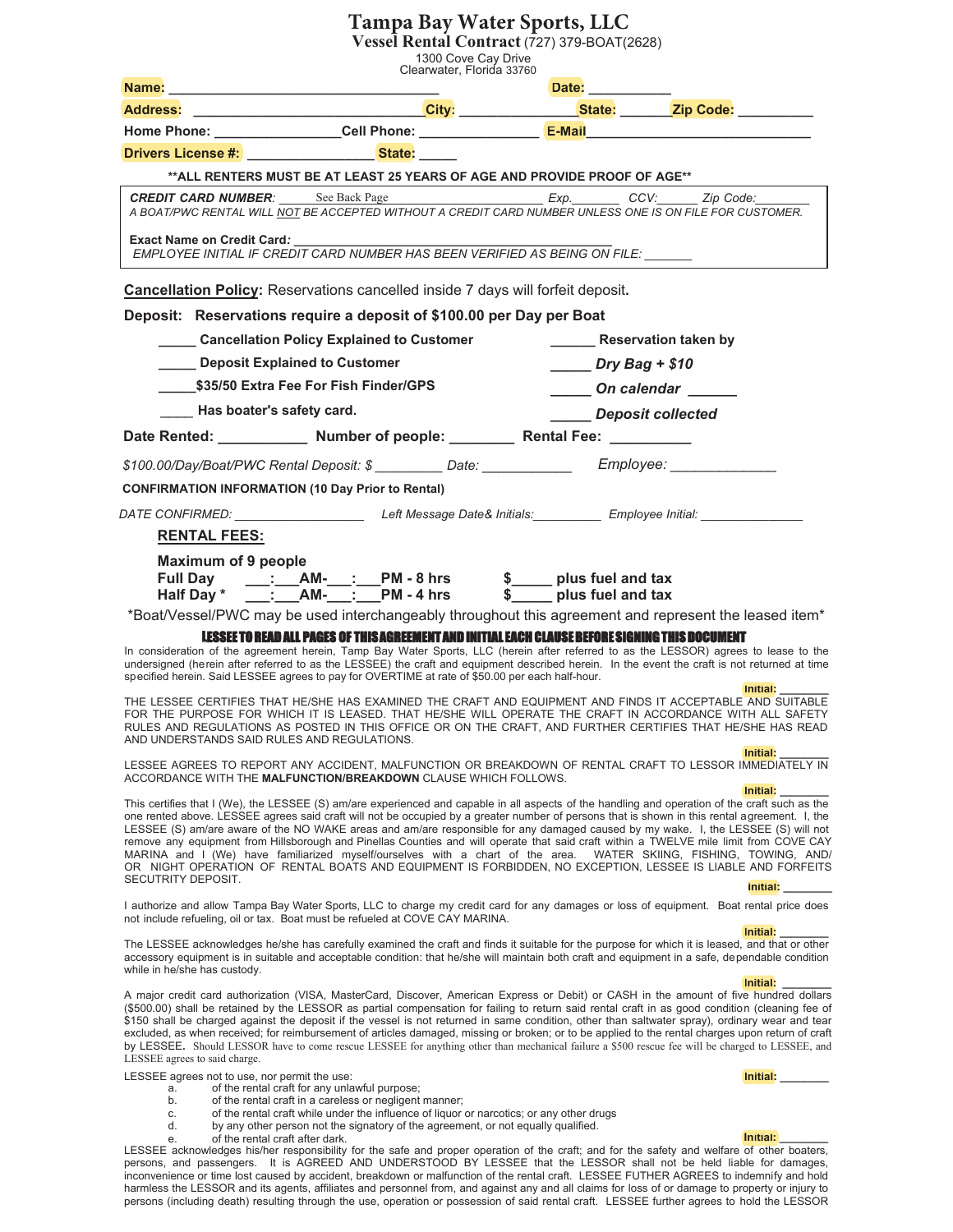harmless should loss or damages occur to any LESSEE'S personal property while carried in, or on, the rental craft, including loss or damage by fire, water, theft or any other causes whatsoever.

> **Initial: \_\_\_\_\_\_\_\_ \_**

LESSEE expressly agrees to indemnify and hold LESSOR and its agents, affiliates and personnel, harmless of, from and against any and all loss, cost, damages, attorney fee and/or liability in connection with the enforcing of the forgoing rental contract by LESSOR, including expense incurred in connection with attempting to collect delinquent rent and in the event of suit by LESSOR, to recover possession of said rental property and/or to enforce any terms, conditions and/or provisions hereof. It is understood and agreed that Venue and any action hereunder shall be in the county of LESSOR.

**Initial: \_\_\_\_\_\_\_\_ Initial:** In the event of **malfunction, breakdown**, or if any defect is discovered after acceptance of the rental craft the LESSEE will immediately report it to LESSOR. Continued use of it shall entirely at the LESSEE'S risk and thus LESSEE assumes all liability of injury and damage to all persons and property that may become involved by its continued use.

**Initial: \_\_\_\_\_\_\_\_ Initial:** LESSOR'S ability to provide a rental craft if reserved, is contingent upon and subject to the return of the unit by the previous lessee, or any other cause beyond LESSOR'S control.

**Initial: \_\_\_\_\_\_\_\_ Initial:** LESSOR reserves the right to cancel this rental agreement due to inclement or impending bad weather. Rental fees will be prorated based on time used.

**Initial: \_\_\_\_\_\_\_\_**

The rules and regulations contained herein and as posted in the office, on the craft and /or the grounds by the LESSOR are for the safety and welfare of all who use the facilities. The LESSEE certifies that he/she has read and understands said rules and regulations and further assumes the responsibility that his/her family and or guest(s) will obey the rules.

**Initial: \_\_\_\_\_\_\_\_ Initial:**

Should any term or condition of Rental Agreement be held void or unenforceable, then that term shall be deemed severed from this Agreement and the unenforceable, then that term shall be deemed severed from this Agreement and the enforceability and the remainder shall not be affected and will remain in full force and effect.

> **Initial: \_\_\_\_\_\_\_\_ \_**

THE TERMS AND CONDITIONS ON BOTH SIDES OF THIS CONTRACT CONTAINS THE ENTIRE UNDERSTANDING BETWEEN LESSEE AND LESSOR AND NO OTHER REPRESENTATION OR INDUCEMENT, ORAL OR WRITTEN, HAS BEEN MADE WHICH IS NOT INCLUDED IN THIS RENTAL AGREEMENT.

**I (WE) HAVE READ ALL PAGES OF THE AGREEMENT AND FULLY UNDERSTAND THE TERMS AND CONDITIONS AS SET FORTH ON BOTH SIDES; THAT I (WE) ACKNOWLEDGE RECEIPT OF A COPY OF THIS AGREEMENT**.

LESSOR: Tampa Bay Water Sports, LLC, by: \_\_/s/TBWS \_\_\_\_\_\_\_\_\_\_\_\_\_\_\_\_\_\_\_\_\_\_\_\_DATE: \_

LESSEE: \_\_\_\_\_\_\_\_\_\_\_\_\_\_\_\_\_\_\_\_\_\_\_\_\_\_\_\_\_\_\_\_\_\_\_\_\_\_\_\_\_ \_\_\_\_\_ DATE: \_\_\_\_\_\_\_\_\_\_\_\_\_\_\_\_\_\_\_\_\_ \_

WAIVER AND RELEASE OF LIABILITY AGREEMENT – FLORIDA

DISCLAIMER – This Waiver and Release Agreement is applicable to all renters, operators, passengers, and users of equipment provided by Tampa Bay Water Sports, LLC \*(For purposes of this Waiver and Release, the term "Tampa Bay Water Sports LLC." includes all boat owners, principles, directors, officers, employees, agents, representatives, servants, assigns, successors, insurers and subsidiaries of Tampa Bay Water Sports, LLC.). If any other rental agreement is supplemented with this Release, the provisions of this Release will prevail over any clauses

in the rental agreement that are inconsistent with this Release. The undersigned agrees that he/she is also signing this Release on behalf of undersigned's minor children. Renter agrees that he/she will disclose to Tampa Bay Water Sports, LLC, all potential operators, passengers, and users of said rental equipment. Renter further agrees that in the a event that he/she fails to notify Tampa Bay Water Sports, LLC of all potential operators, passengers, or users of said equipment, he/she will be personally liable for any damages to the undisclosed individuals, even if such damages arise out of the negligence or fault of **Tampa Bay Water Sports, LLC** or Cove Cay Marina.

**Initial: \_\_\_\_\_\_\_\_ Initial: II.** ACKNOWLEDGEMENT OF RISKS – The undersigned hereby acknowledges that some, but not all of the risks of participating in watersport activities include: 1) Changing water flow, tides, currents, wave action and ships' wakes; 2) Collisions with any of the following: other participants, the watercraft, other watercraft, and manmade or natural objects; 3) Collision, capsizing, sinking or other hazard which results in wetness, injury, expose to the elements, hypothermia, drowning and/or death; 4) Attack by or encounter with insects and marine life forms, including, but not limited to sharks and/or sting rays; 5) Equipment failure or operator error; 6) My sense of balance, physical coordination, ability to operate equipment, swim and/or follow directions; 7) Wind, inclement weather, lightning, variances and extremes of wind, weather, and temperature, 9) Heat or sun related injuries or illnesses, including sunburn, sunstroke or dehydration of these risks is nit complete and that p unknown or unanticipated risks may result in injury, illness or death. **Initial:** New York of the Marian or the Ma **Initial:**

**III.** EXPRESS ASSUMPTION OF RISK- The undersign herby agrees that he/she is renting, operating or using the equipment provided by Tampa Bay Water Sports, LLC at his/her own risk. The undersigned agrees that he/she is voluntarily participating in all activities related to the rental, operation, or use of the rental equipment, The undersigned assumes full responsibility for the risks of personal injury, accidents or illness, including but not limited to sprains, torn muscles and/or ligaments; fracture or broken bones; eye damage; cuts, wounds, scrapes, abrasions, and/or contusions; head, neck, and/or spinal injuries; animal or insect bite or attack; shock, paralysis, drowning, and/or death; and any resultant expenses from any of the foregoing risks and assumes all risk injury, illness, damage or loss that might result, regardless of the cause, **even if** the risks arise out of the negligence or fault of **Tampa Bay Water Sports, LLC.** 

IV. WAIVER/RELEASE OF LIABILITY-By the execution of this Release, the undersigned voluntarily releases, forever discharges and agrees to indemnify and hold harmless Tampa Bay Water Sports, LLC. from any and all liability of any nature for any and all injury or damage arising from personal injuries sustained by the undersigned or any minor children under the undersigned's custody, care, and control, as a result of any and all activities related to the rental, operation, or use of equipment provided by Tampa Bay Water Sports, LLC. regardless of the cause. The undersigned assumes full responsibility for any such injuries or damages, which may occur, and further agrees that Tampa Bay Water Sports, LLC shall not be liable for any loss or theft of personal property. The undersigned specifically agrees that Tampa Bay Water Sports, LLC shall not be responsible for such injuries, damages, loss or theft. EVEN IN THE EVENT OF NEGLIGENCE OR FAULT BY Tampa Bay Water Sports, LLC, whether such negligence is present at the signing of this Release or takes place in the future. This Waiver and Release does not apply to gross negligence or intentional torts by Tampa Bay Water Sports, LLC. **Initial:**

V. LIABILITY TO THIRD PARTIES – The undersigned hereby agrees that he/she will indemnify and hold harmless Tampa Bay Water Sports, LLC for all personal injuries, property damages, or any other damages to any and all third parties, including but not limited to, operators and passengers of other watercraft and minor children under the undersigned's custody, care, and control as a result of any and all activities related to the rental, operation, or use of equipment provided by 7DPSD%D\:DWHU6SRUWV//& **even if such damages arise out of the negligence or fault of 7DPSD %D\:DWHU 6SRUWV //&. Initial: \_\_\_\_\_\_\_\_ Initial:**

**VI. ACKNOWLEDGEMENT** OF WAIVER AND RELEASE – The undersigned states that he/she has had sufficient time to review the Waiver and Release and to ask any questions associated with said Release. The undersigned further states that he/she has carefully read the foregoing Waiver and Release, knows the contents thereof, and has signed this Release as his/her own free act. The undersigned warrants that he/she is aware that he/she may rent, operate, or use equipment from another rental facility, but has chosen to rent, operate, or use equipment from Tampa Bay Water Sports, LLC. with the knowledge that signing this Release is a requirement for rental, operation, and use of said equipment. The undersigned further warrants that he/she is fully aware that **he/she is waiving any right he/she may have to bring a legal** action to assert a claim against **Tampa Bay Water Sports. LLC** for Tampa Bay Water Sports's negligence. The undersigned further agrees to be bound by this agreement and that this entire agreement is valid for subsequent visits and participation at Tampa **%D\:DWHU6SRUWV//& Initial: \_\_\_\_\_\_\_\_ Initial:**

\_\_\_\_\_\_\_\_\_\_\_\_\_\_\_\_\_\_\_\_\_\_\_\_\_\_\_\_\_\_\_\_ \_\_\_\_\_\_\_\_\_\_\_\_\_\_\_\_\_\_\_\_\_\_\_\_\_\_\_\_\_\_\_\_\_\_ \_\_\_\_\_\_\_\_\_\_\_\_\_\_\_\_\_\_\_\_\_\_\_\_\_\_\_\_\_\_\_ DATE OPERATOR/PASSENGER OPERATOR/PASSENGER \_\_\_\_\_\_\_\_\_\_\_\_\_\_\_\_\_\_\_\_\_\_\_\_\_\_\_\_\_\_\_\_ \_\_\_\_\_\_\_\_\_\_\_\_\_\_\_\_\_\_\_\_\_\_\_\_\_\_\_\_\_\_\_\_\_\_ \_\_\_\_\_\_\_\_\_\_\_\_\_\_\_\_\_\_\_\_\_\_\_\_\_\_\_\_\_\_\_ OPERATOR/PASSENGER OPERATOR/PASSENGER OPERATOR/PASSENGER  $\frac{1}{2}$ **RENTER**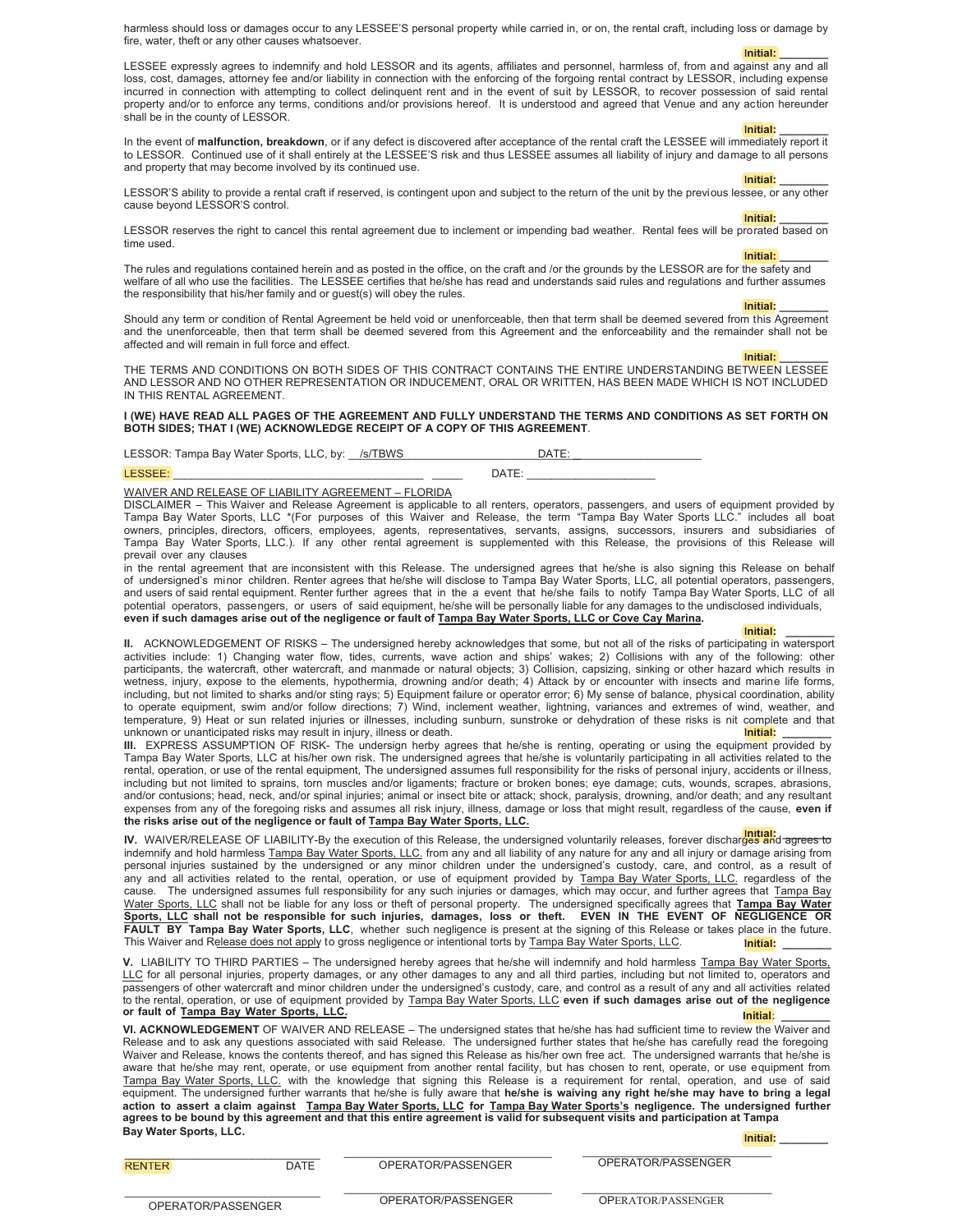### **PARTICIPANT AGREEMENT, RELEASE AND ASSUMPTION OF RISK**

In onsideration of the services of Tampa Bay Water Sports LLC, their agents, owners, officers, volunteers, employees, and all other persons or entities acting in any capacity on their behalf (hereinafter collectively referred to as "TBW"), I hereby agree to release, indemnify, and discharge TBW, on behalf of myself, my spouse, my children, my parents, my heirs, assigns, personal representative and estate as follows:

1. I acknowledge that my participation in jet skiing, WaveRunner, and boating activities entails known and unanticipated risks that could result in physical or emotional injury, paralysis, death, or damage to myself, to property, or to third parties. I understand that such risks simply cannot be eliminated without jeopardizing the essential qualities of the activity.

The risks include, among other things: slips and falls; passengers can be jolted, jarred, bounced, thrown about and otherwise shaken during rides; collision with fixed or movable objects, vehicles, or other watercraft; boat capsize and entrapment; accidental drowning; water craft are slippery when wet and accidents can occur getting in or out; the forces of nature including extremes of weather, lightning and rapid weather changes, exposure to sun, strong wind, cold, large waves, eddies and whirlpools, tidal conditions, surf and currents; exposure to temperature and weather extremes which could cause cold water shock, hypothermia, hyperthermia (heat related illnesses), heat exhaustion, sunburn, dehydration; exposure to potentially dangerous wild animals, insect bites, and hazardous plant life; aggressive and/or poisonous marine life; musculoskeletal injuries including head, neck, and back injuries; wrist, arm, or shoulder injuries; equipment failure and/or operator error; the negligence of other visitors, participants, or other persons who may be present; improper lifting or carrying; my own physical condition, and the physical exertion associated with this activity; transmissible pathogen or disease; Traveling to and from activity locations raises the possibility of any manner of transportation accidents; accidents or illness can occur in remote places without medical facilities and emergency treatment or other services rendered.

Furthermore, TBW personnel have difficult jobs to perform. They seek safety, but they are not infallible. They might be unaware of a participant's fitness or abilities. They might misjudge the weather or other environmental conditions. They may give incomplete warnings or instructions, and the equipment being used might malfunction.

- 2. I expressly agree and promise to accept and assume all of the risks existing in this activity. My participation in this activity is purely voluntary, and I elect to participate in spite of the risks. Additionally, I agree to wear a U.S. Coast Guard approved personal flotation device (life jacket) and wetsuit bottom (or clothing that provides equivalent protection) while participating in this activity.
- **3.** I hereby voluntarily release, forever discharge, and agree to indemnify and hold harmless TBW from any and all claims, demands, or causes of action, which are in any way connected with my participation in this activity or my use TBW's equipment or facilities, **including any such claims which allege negligent acts or omissions of TBW.**
- 4. Should TBW or anyone acting on their behalf, be required to incur lawyer's fees and costs to enforce this agreement, I agree to indemnify and hold them harmless for all such fees and costs
- 5. I certify that I have adequate insurance to cover any injury or damage I may cause or suffer while participating, or else I agree to bear the costs of such injury or damage myself. I further certify that I am willing to assume the risk of any medical or physical condition I may have
- 6. In the event that I file a lawsuit against TBW, I agree to do so solely in the state of Florida, and I further agree that the substantive law of that state shall apply in that action without regard to the conflict of law rules of that that state. I agree that if any portion of this agreement is found to be void or unenforceable, the remaining document shall remain in full force and effect

**By signing this document, I acknowledge that if anyone is hurt or property is damaged during my participation in this activity, I may be found by a court of law to have waived my right to maintain a lawsuit against TBW on the basis of any claim from which I have released them herein. I also agree that this document is valid for subsequent visits and participation at TBW\*. I have had sufficient opportunity to read this entire document. I have read and understood it, and I agree to be bound by its terms.** 

| <b>Print Name</b>               | <b>Print Name</b>               |
|---------------------------------|---------------------------------|
| <b>Signature of Participant</b> | <b>Signature of Participant</b> |
| <b>Print Name</b>               | <b>Print Name</b>               |
| <b>Signature of Participant</b> | <b>Signature of Participant</b> |
| <b>Print Name</b>               | <b>Print Name</b>               |
| <b>Signature of Participant</b> | <b>Signature of Participant</b> |
| <b>Print Name</b>               | <b>Print Name</b>               |
| <b>Signature of Participant</b> | <b>Signature of Participant</b> |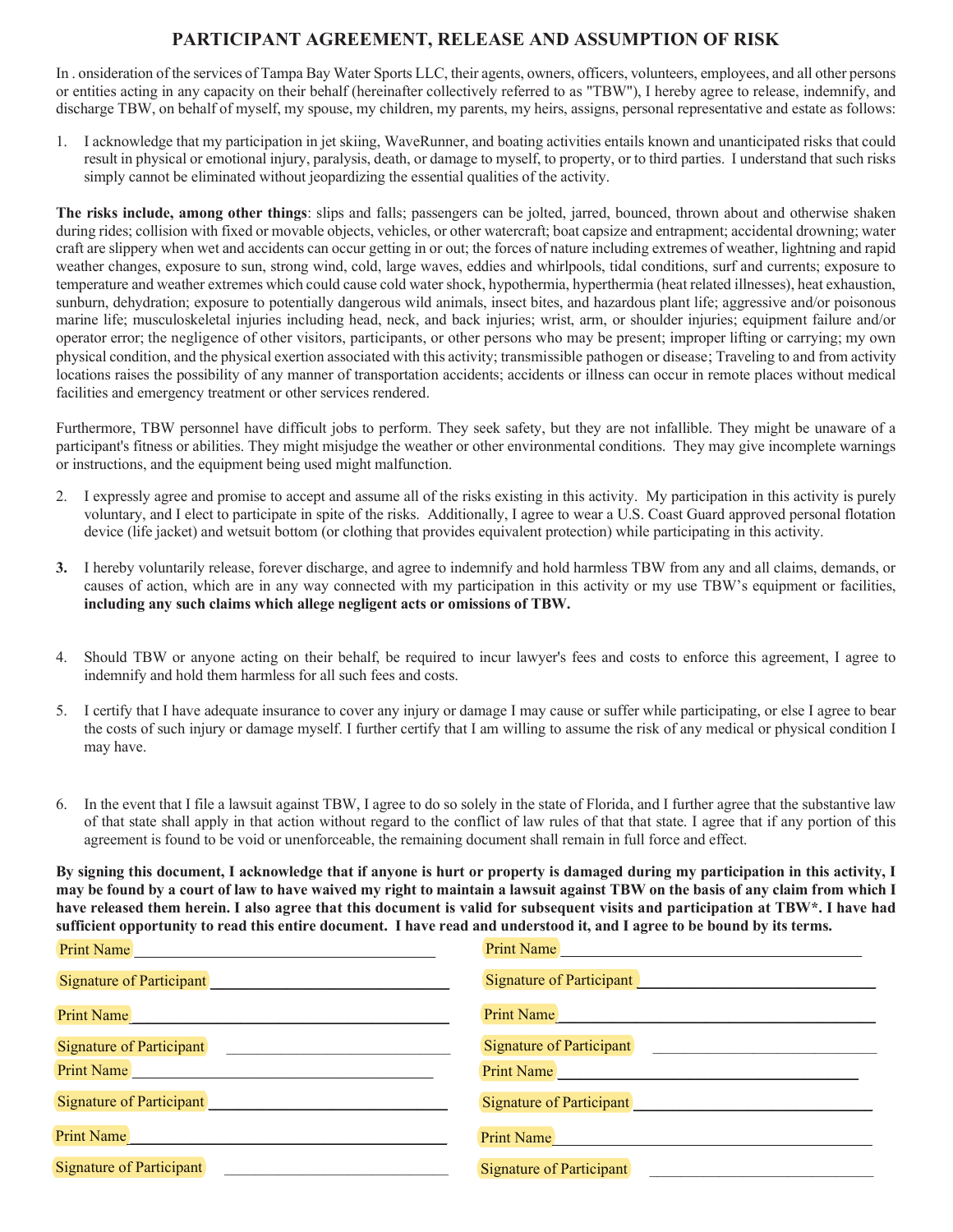# <u>Rules of the Boat</u>

- While the boat is moving everyone must remain seated
- The engine must be off when anyone is in the water
- All arms and legs must remain inside the boat while the boat is moving. Do not let people try to stop the boat the with arms or legs, whether parking or otherwise.
- Mangrove Waterway minimum wake
- When traveling underneath a bridge minimum wake
- Children under 6 year of age must wear a life jacket at all times.
- If you are unsure or unfamiliar with the waterways go SLOW, remember, the slower you go the less damage you can cause.
- No smoking
- Follow navigation signs
- Have a designated sober driver.
- IF you are unsure of the area drive as slow as possible, remember the slower you go the less damage you can cause.
- The boat shall never go above 3/4 throttle, 5000rpm. This will save you gas too.
- NO pets over 20 LBS
- THE CAPTAIN IS RESPONSIBLE FOR EVERYONE ON THE BOAT!!!!!!
- You are not allowed to do ANYTHING that begins with the words "Hey Y'all watch this..." or similar wording.
- Return the boat in the same condition that you found it.
- When parked remember to turn the engine off.
- $\bullet$  HAVE FUN!!!!!!!!

Renter / Operator - by signing this document I certify that I have read the rules of the boat.